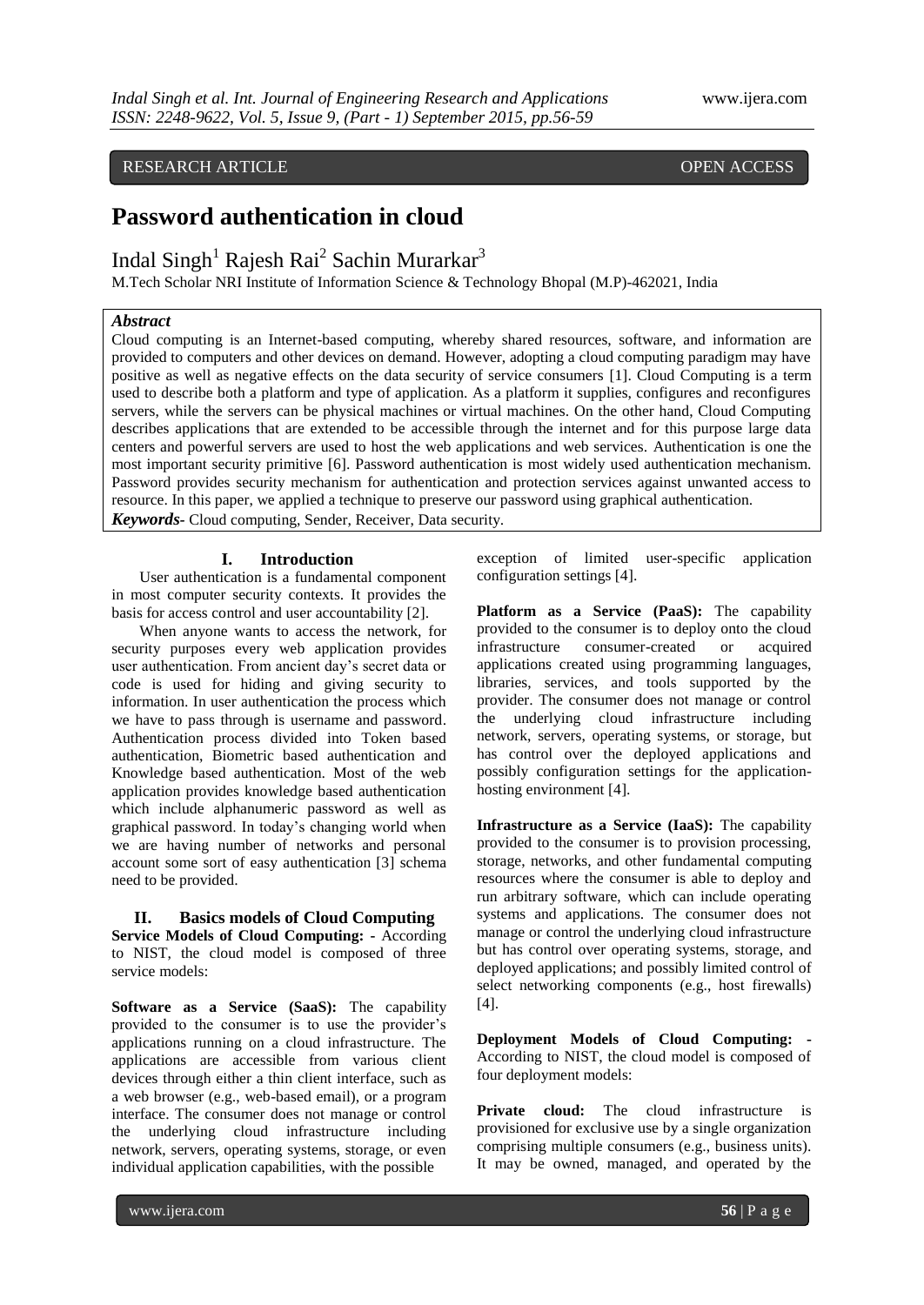organization, a third party, or some combination of them, and it may exist on or off premises [4].

**Community cloud:** The cloud infrastructure is provisioned for exclusive use by a specific community of consumers from organizations that have shared concerns (e.g., mission, security requirements, policy, and compliance considerations). It may be owned, managed, and operated by one or more of the organizations in the community, a third party, or some combination of them, and it may exist on or off premises [4].

**Public cloud:** The cloud infrastructure is provisioned for open use by the general public. It may be owned, managed, and operated by a business, academic, or government organization, or some combination of them. It exists on the premises of the cloud provider [4].



**Figure 1 Service & delivery models in cloud**

**Hybrid cloud:** The cloud infrastructure is a composition of two or more distinct cloud infrastructures (private, community, or public) that remain unique entities, but are bound together by standardized or proprietary technology that enables data and application portability (e.g., cloud bursting for load balancing between clouds) [4].

## **III. Classification of Authentication methods**

Authentication is a process of determining whether a particular individual or a device should be allowed to access a system or an application or simply an object running in a device. Authentication process assures the basic security goals, i.e. confidentiality and integrity. The first line of defense for protecting any resource is Authentication [8].

Authentication is a process of validating who you are to whom you claimed to be, or in other words a process of identifying an individual, usually based on a username and password. Currently what we have in the field, are the following set of techniques [9]: Human Authentication Techniques are as follows:

- 1. Knowledge Base (What you know)
- 2. Token Based (What you have)
- 3. Biometrics (What you are)
- 4. Recognition Based (What you recognize)

Computer Authentication Techniques are as follows: 1. Textual Passwords

2. Graphical Passwords

3. Biometric schemes (fingerprints, voice recognition etc.)



**Figure 2 Classification of Authentication methods**

#### **IV. Problem Formulated**

In this paper, we had proposed a method of password authentication by implementing double authentication technique. In the first step of authentication we apply the binary addition to our chosen username & in the second step we send the carry forward by OTP [\(One-Time Password\)](https://www.google.co.in/url?sa=t&rct=j&q=&esrc=s&source=web&cd=4&cad=rja&uact=8&ved=0CDQQFjAD&url=http%3A%2F%2Fwww.safenet-inc.com%2Fmulti-factor-authentication%2Fauthenticators%2Fone-time-password-otp%2F&ei=9osiVN6GHceRuATH9YLgDA&usg=AFQjCNEvtNs9Rrj-rDYZnuAudeiEEUDWZA&bvm=bv.76180860,d.c2E) to the receiver, so as to decode the sent data.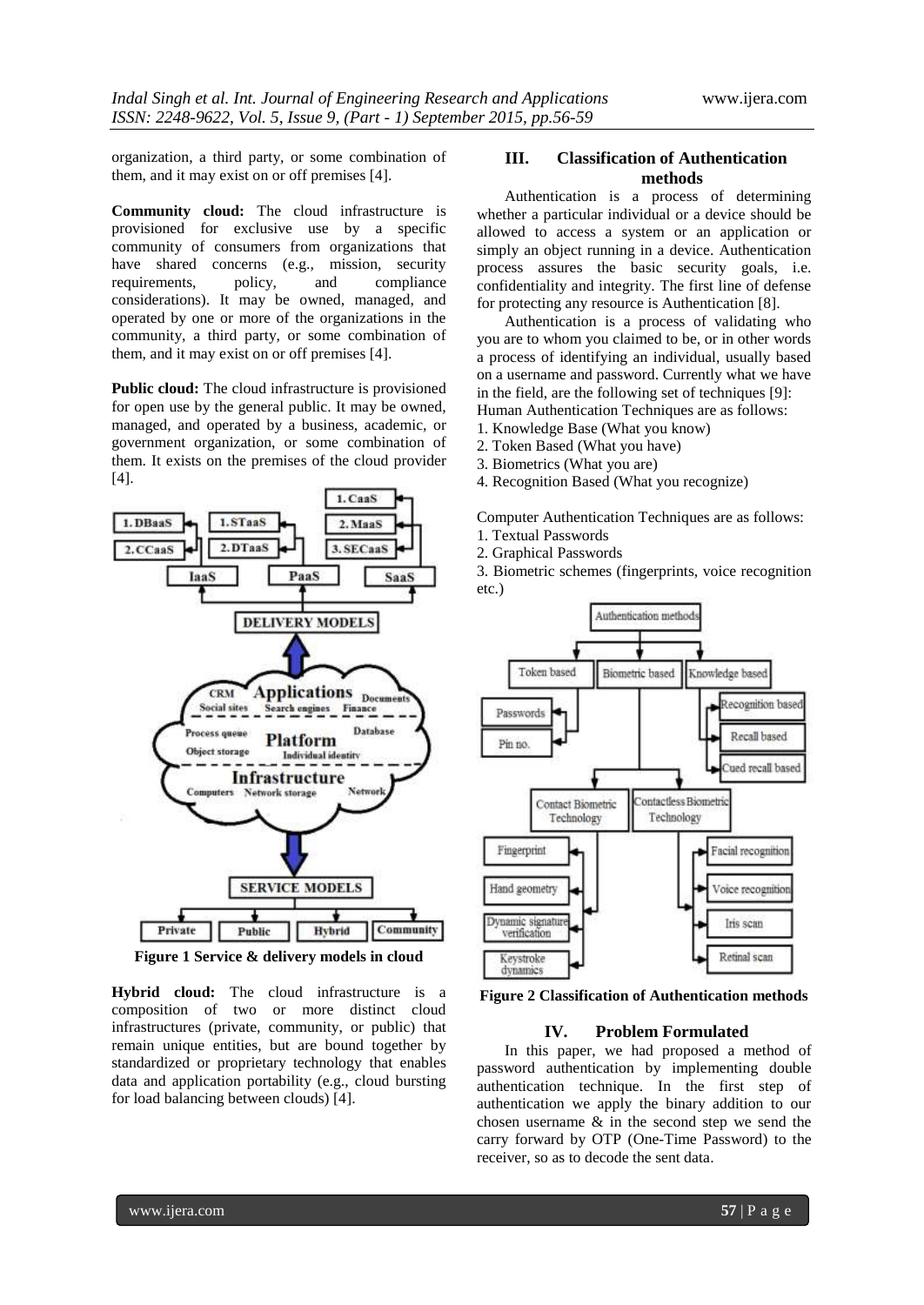#### **V. Proposed Methodology**

**Assigning the values: -** First of all, we created a tree diagram in which left arm (i.e. left sub-tree) is assigned the value as 0 & right arm is assigned as 1. On the basis of values so obtained, we obtained a table.



**Figure 3 Tree diagram**

| $= 0$      |
|------------|
| $2 = 00$   |
| $3 = 01$   |
| $4 = 000$  |
| $5 = 001$  |
| $6 = 011$  |
| $7 = 010$  |
| $8 = 0010$ |
| $9 = 0100$ |

**Table1 Positions of numeric values**

**Username calculation: -** Enter username not more than 6 characters.



**Figure 4 Binary values of positions 1234 according to tree diagram**

|   | For username | 1234 |     |
|---|--------------|------|-----|
|   |              |      |     |
| 0 | M            | 01   | 000 |

Now, by adding the redundancy bits 1111 to the above generated bits, we get, 0 1111 00 1111 01 1111 000

Performing binary addition of the obtained binary value of the username:

 carry 1111111111111111 01111001111011111000 +11111111111111111111 101111001111011110111 The obtained result is  $1011110011110111101111$ .

We will now the obtained bit to the receiver and send 1 of the first place of the data stream as OTP (One Time Password) to the mobile of the receiver for more secure authentication  $\&$  the remaining 20 bits directly. When the user receives both the values, he knows what to do next.

The receiver then add the carry 1 to the 20-bit received values to obtain the desired value.

Here, 00000111(8-bit) and carry 1 will be added to get desired result.

| 111                  |      |
|----------------------|------|
| 01111001111011110111 |      |
|                      | $+1$ |

01111001111011111000 Thus, the decoded password is 01111001111011111000.

Now, by removing the redundancy bits the original data is found i.e. 0 00 01 000 = 1 2 3 4



**Figure 5 Working and flow of bits from sender to receiver**

### **Algorithm for sender:**

Step 1. Design tree for digit 1 to 9.

Step 2. Start from 1, assign left sub-tree as 0 and right sub-tree as 1.

Step 3. Repeat the procedure up to 9.

Step 4. Enter the username.

Step 5. Assign values to the digits in the username i.e. 1=0, 2=00, 3=01 etc.

Step 6. Insert redundancy bits between the values of the username.

Step 7. Now, perform the binary addition of the obtained data stream after adding redundancy bits.

Step 8. Send the 20-bits directly to the receiver and the digit at the first place as OTP to the receiver's mobile.